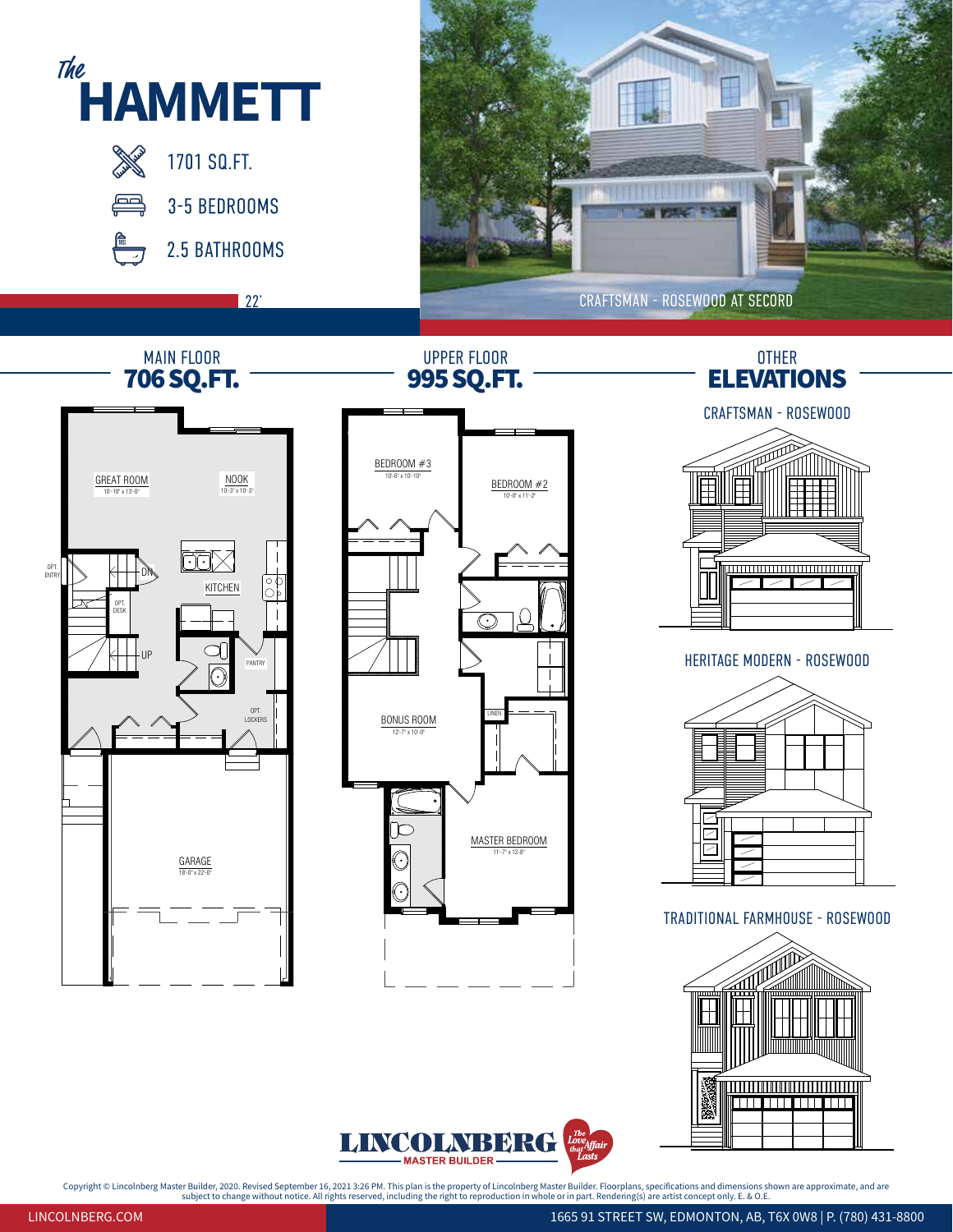## **HAMMETT OPTIONS**



531 SQ.FT.





Copyright © Lincolnberg Master Builder, 2020. Revised September 16, 2021 3:26 PM. This plan is the property of Lincolnberg Master Builder. Floorplans, specifications and dimensions shown are approximate, and are<br>subject on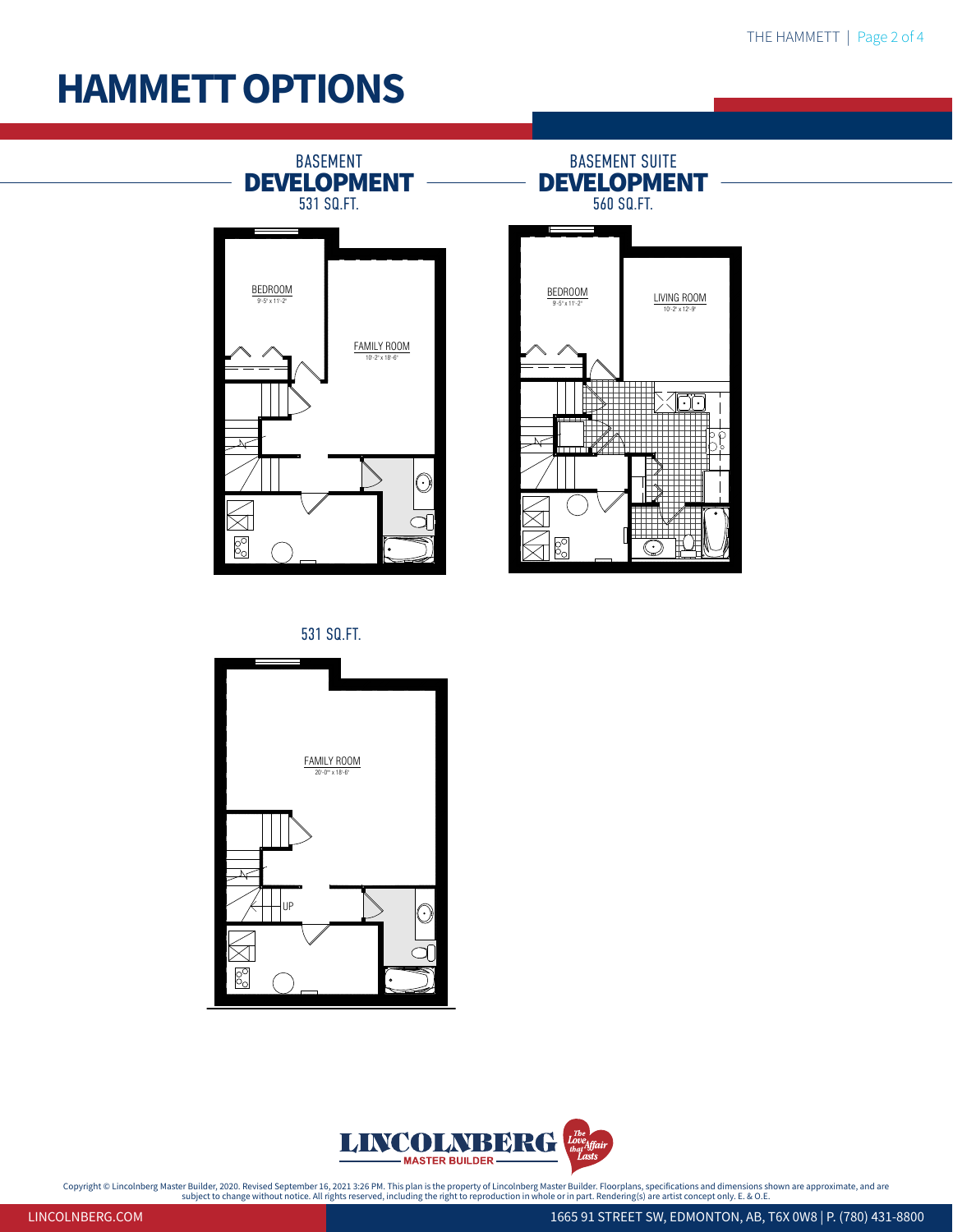## **HAMMETT OPTIONS**





Copyright © Lincolnberg Master Builder, 2020. Revised September 16, 2021 3:26 PM. This plan is the property of Lincolnberg Master Builder. Floorplans, specifications and dimensions shown are approximate, and are<br>subject on